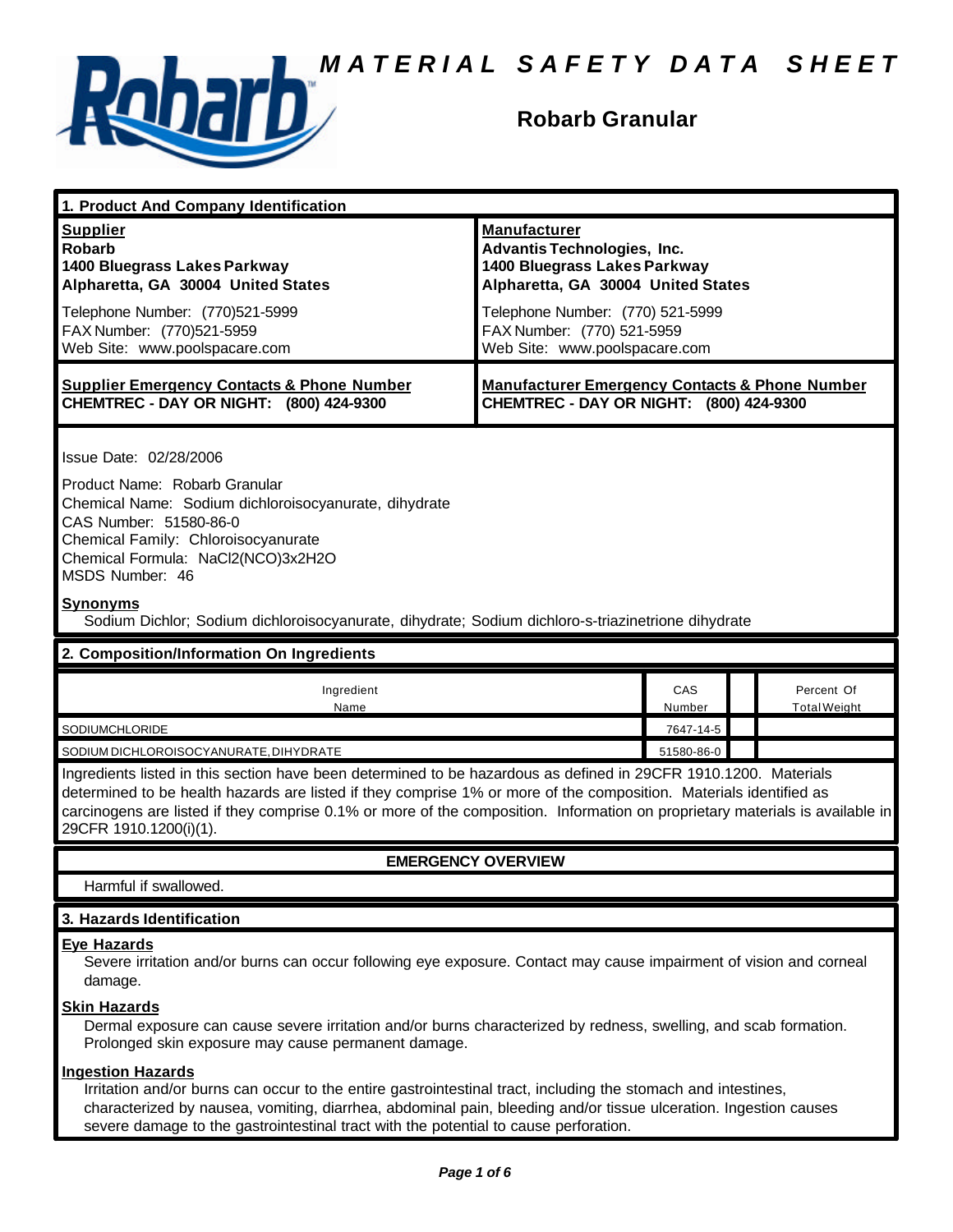## **Robarb Granular**

## **3. Hazards Identification - Continued**

## **Inhalation Hazards**

Irritating to the nose, mouth, throat, and lungs. It may also cause burns to the respiratory tract with the production of lung edema that can result in shortness of breath, wheezing, choking, chest pain, and impairment of lung function. Inhalation of high concentrations can result in permanent lung damage from the corrosive action of the lung.

## **Signs And Symptoms**

Irritation of eyes and respiratory passages.

## **Conditions Aggravated By Exposure**

Asthma, respiratory and cardiovascular disease.

## **First Aid (Pictograms)**



## **4. First Aid Measures**

#### **Eye**

Holding the eyelids apart, flush eyes promptly with copious flowing water for at least 20 minutes. Get medical attention immediately.

## **Skin**

Remove contaminated clothing. Wash skin thoroughly with mild soap and plenty of water for at least 15 minutes. Wash clothing before re-use.

## **Ingestion**

If swallowed, wash mouth thoroughly with plenty of water and give water to drink. Get medical attention immediately. Never give an unconscious person anything to drink.

## **Inhalation**

In case of dust inhalation or breathing fumes released from heated material, remove person to fresh air. Keep him quiet and warm. Apply artificial respiration if necessary and get medical attention immediately.

## **Note To Physician**

Corrosive. No specific antidote. Treat symptomatically and supportively. In case of ingestion do not induce vomiting.

## **Fire Fighting (Pictograms)**



## **5. Fire Fighting Measures**

Flash Point: N/A °F Autoignition Point: N/A °F

## **Fire And Explosion Hazards**

When heated to decomposition, may release poisonous and corrosive fumes of nitrogen trichloride, chlorine and carbon monoxide.

## **Extinguishing Media**

Water. Do not use dry chemical extinguisher containing ammonia compounds.

## **Fire Fighting Instructions**

Fire fighters should wear full protective clothing and self-contained breathing apparatus (SCBA) in positive pressure mode. Cool containers with water spray. On small fires, use water spray or fog. On large fires, use deluge or fog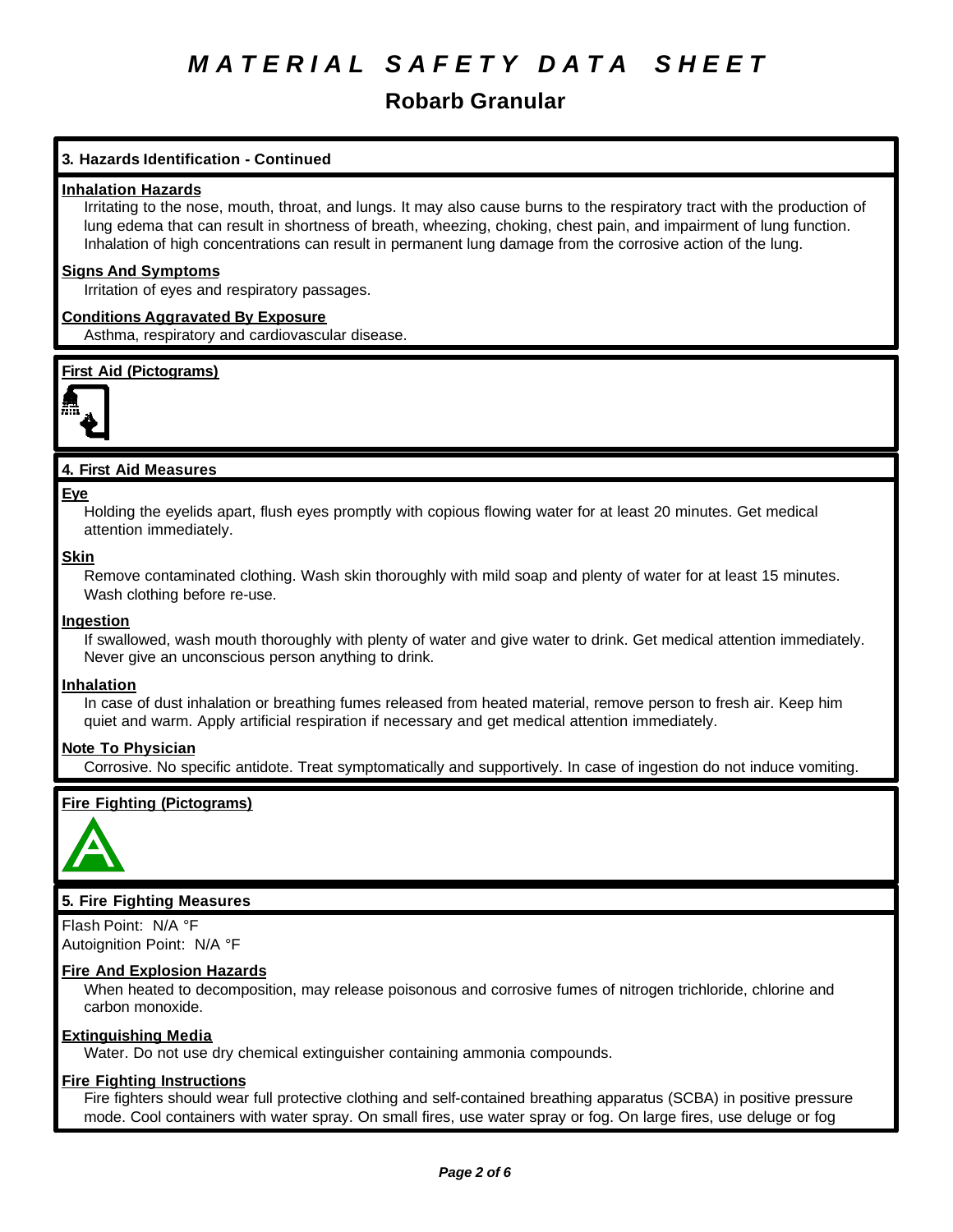## **Robarb Granular**

## **5. Fire Fighting Measures - Continued**

## **Fire Fighting Instructions - Continued**

streams. Flooding amounts of water may be required before extinguishment can be accomplished.

## **6. Accidental Release Measures**

**For small spills in a well-ventilated area**, wear a NIOSH approved half-face or full face tight fitting respirator or a losse fitting powered air purifying respirator equipped with chlorine cartridges. Chemical goggles should be worn when using a half-face respirator. In addition to respiratory protection, wear coveralls; chemical resistant gloves; chemical resisitant footwear; and chemical resistant headgear for overhead exposure.

**For clean up of large spills, or small dry spills in confined areas**, wear full-face respirator with chlorine cartridges or a positive pressure supplied air respirator. Additionally, body protection should be impervious clothing covering the entire body to prevent personal contact with material. CAUTION - Protection concerns must also address the following: If this material becomes damp/wet or contaminated in a container, the formation of nitrogen trichloride gas may occur and an explosive condition may exist.

**After Spill / leakage:** Hazardous concentrations in air may be found in local spill area and immediately downwind. If spill material is still dry, do not put water directly on this product as a gas evolution may occur.

**On Soil:** Do not contaminate spill material with any organic materials, ammonia, ammonium salts, or urea. Clean up all spill material with clean, dry dedicated equipment and place in a clean dry container.

**On Water:** This material is heavier than and soluble in water. Stop flow of material into water as soon as possible. Begin monitoring for available chlorine and pH immediately.

## **In Air:** Vapors may be supressed by the use of water fog.

## **7. Handling And Storage**

## **Handling And Storage Precautions**

**Keep out of reach of children.** Store material in a cool and dry place.

## **Handling Precautions**

Do not take internally. Avoid contact with skin, eyes, clothing. Upon contact with skin, eyes, wash off with water.

## **Storage Precautions**

Store in a cool, dry, well-ventilated area away from incompatible materials. Do not store at temperatures above 60C/140F. Product has an indefinite shelf-life limitation.

## **Work/Hygienic Practices**

Use safe chemical handling procedures suitable for the hazards presented by this material.

## **Protective Clothing (Pictograms)**



## **8. Exposure Controls/Personal Protection**

## **Engineering Controls**

Use local exhaust ventilation to minimize dust and chlorine levels where industrial use occurs. Otherwise, ensure good general ventilation.

## **Eye/Face Protection**

Use chemical safety glasses to avoid eye contact. Where industrial use occurs, chemical goggles maybe required.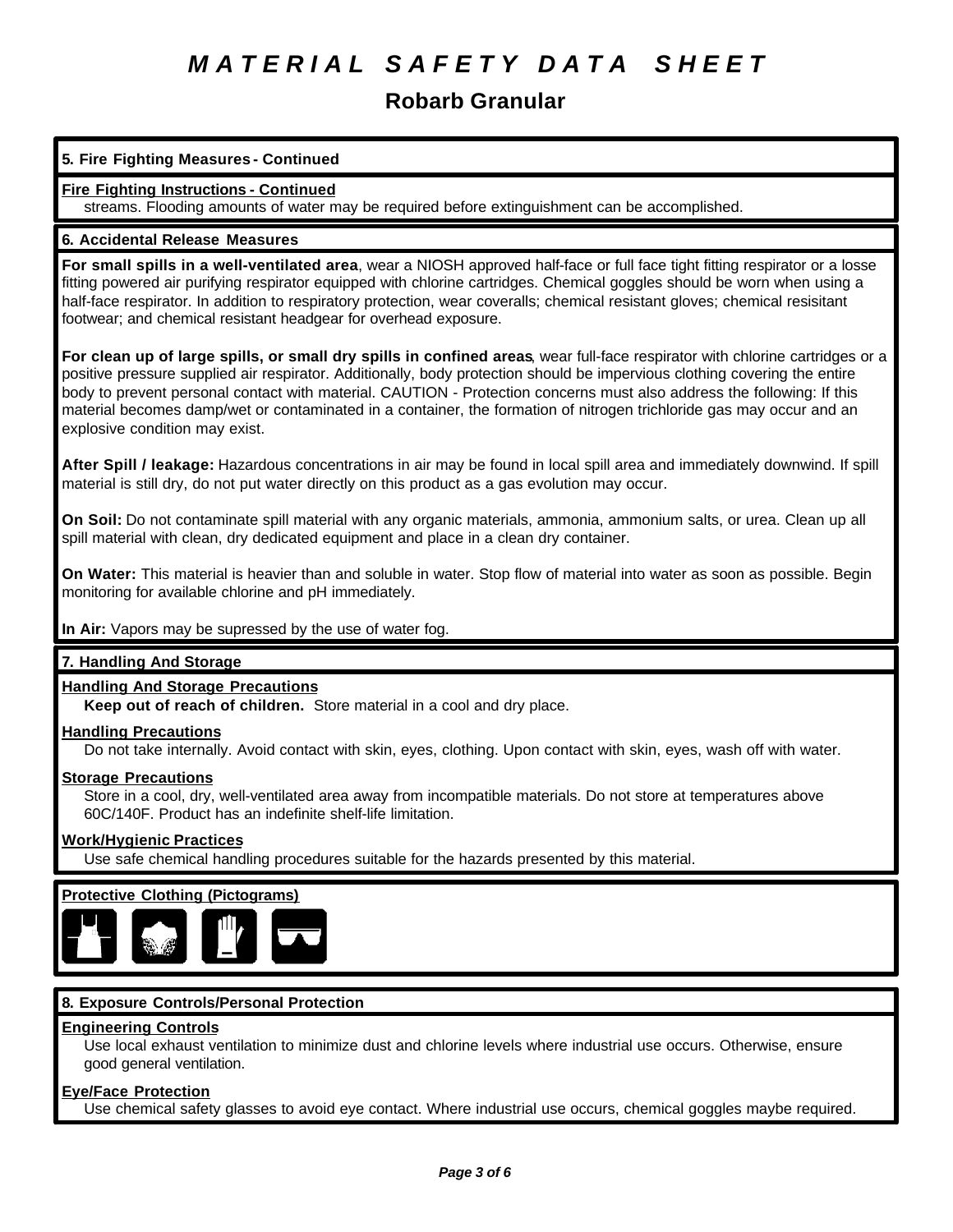# **Robarb Granular**

| 8. Exposure Controls/Personal Protection - Continued                                                                                                                                                                                                                                                                                                                                                                                                                                                       |
|------------------------------------------------------------------------------------------------------------------------------------------------------------------------------------------------------------------------------------------------------------------------------------------------------------------------------------------------------------------------------------------------------------------------------------------------------------------------------------------------------------|
| <b>Skin Protection</b><br>Neoprene gloves. Impervious body covering clothes, boots, and neoprene apron.                                                                                                                                                                                                                                                                                                                                                                                                    |
| <b>Respiratory Protection</b><br>When dusty conditions are encountered, wear a NIOSH/OSHA full-face respirator with chlorine cartridges for<br>protection against chlorine gas and dust/mist pre-filter. A respiratory protection program meeting OSHA 1910.134<br>and ANZI Z88.2 requirements must be followed whenever workplace conditions warrant a respirator's use.                                                                                                                                  |
| <b>Other/General Protection</b><br>Safety shower and eye bath should be provided. Do not eat, drink, or smoke until after-work showering and changing<br>clothes. Wear long sleeves.                                                                                                                                                                                                                                                                                                                       |
| 9. Physical And Chemical Properties                                                                                                                                                                                                                                                                                                                                                                                                                                                                        |
| <b>Appearance</b><br>White granular                                                                                                                                                                                                                                                                                                                                                                                                                                                                        |
| Odor<br>Mild chlorine-like                                                                                                                                                                                                                                                                                                                                                                                                                                                                                 |
| Chemical Type: Mixture<br>Physical State: Solid<br>Melting Point: N/A °F<br>Boiling Point: N/A °F<br>Specific Gravity: 0.96<br>Molecular Weight: NOT DETERMINED<br>Percent Volitales: NOT VOLATILE<br>Vapor Pressure: N/A<br>Vapor Density: N/A<br>pH Factor: 6-6.5 At a Concentration Of a 1% solution in water<br>Solubility: 25g/100ml at 30C<br>Evaporation Rate: N/A<br>Thermal Decomposition: Begins to lose 1 mole water at approzimately 50C; second mole water at 95C. Decomposes at<br>240-250C. |
| 10. Stability And Reactivity                                                                                                                                                                                                                                                                                                                                                                                                                                                                               |
| Stability: STABLE<br>Hazardous Polymerization: WILL NOT OCCUR                                                                                                                                                                                                                                                                                                                                                                                                                                              |
| <b>Conditions To Avoid (Stability)</b><br>Do not package in paper or cardboard. Do not heat above 240C (464F).                                                                                                                                                                                                                                                                                                                                                                                             |
| <b>Incompatible Materials</b><br>Organic materials, reducing agents, nitrogen containing materials, other oxidizers, acids, bases, oils, grease,<br>sawdust, dry fire extinguishers containing monoammonium compounds.                                                                                                                                                                                                                                                                                     |
| <b>Hazardous Decomposition Products</b><br>Nitrogen trichloride, chlorine, carbon monoxide.                                                                                                                                                                                                                                                                                                                                                                                                                |
| 11. Toxicological Information                                                                                                                                                                                                                                                                                                                                                                                                                                                                              |
| <b>Acute Studies</b><br>Rat Oral LD50<br>735 mg/kg<br>Rabbit Dermal LD50<br>>2000 mg/kg<br>Rat Inhalation LC50<br>>50 mg/m3/1hour<br>Eye Irritation (rabbit)<br>Corrosive<br>Dermal Irritation (rabbit)<br>Corrosive                                                                                                                                                                                                                                                                                       |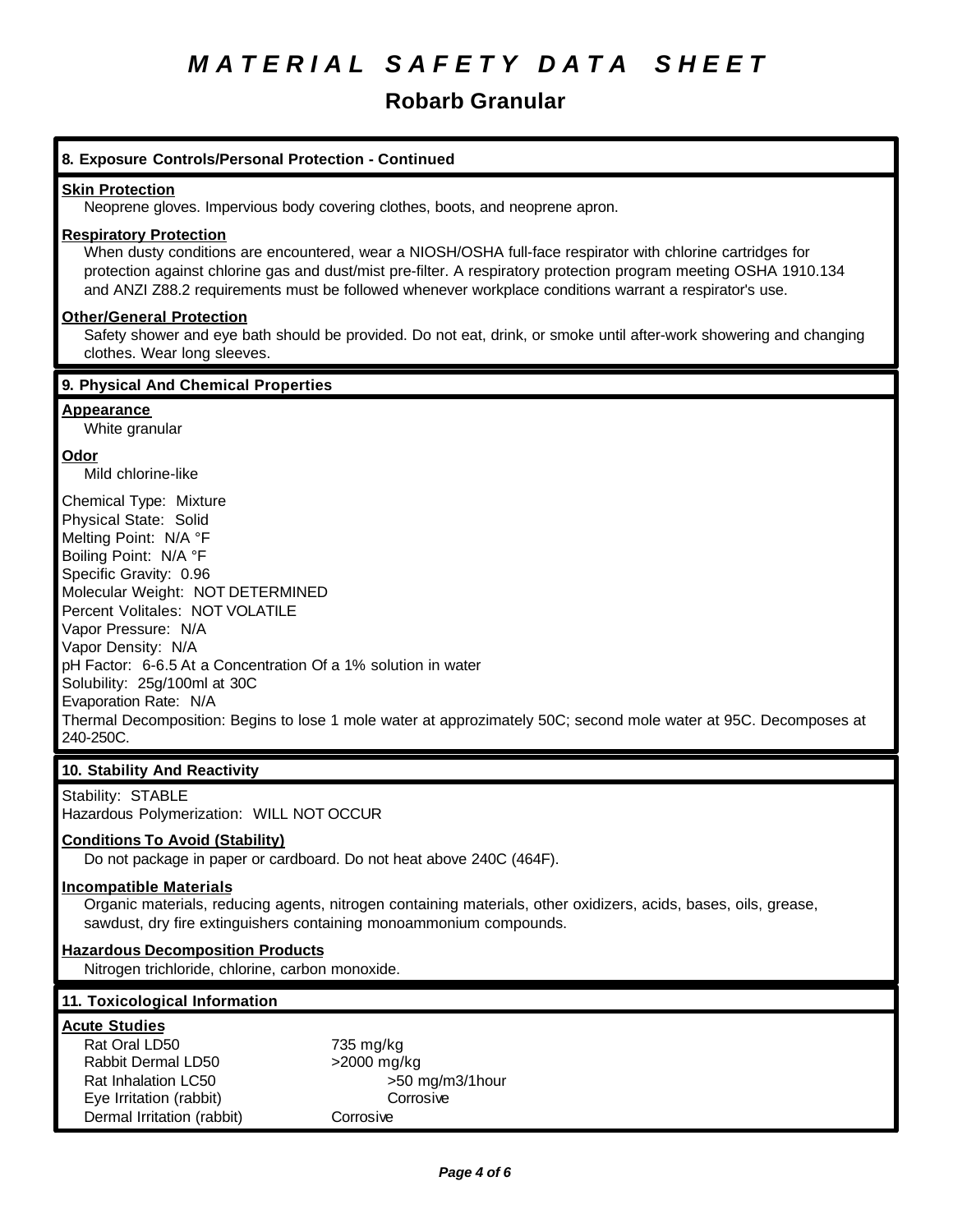# **Robarb Granular**

| 11. Toxicological Information - Continued                                                                                                                                                                                                                                                                                                                     |
|---------------------------------------------------------------------------------------------------------------------------------------------------------------------------------------------------------------------------------------------------------------------------------------------------------------------------------------------------------------|
| <b>Acute Studies - Continued</b><br>Dermal Sensitization (guinea pig)<br>Not a sensitizer                                                                                                                                                                                                                                                                     |
| <b>Acute Oral Effects</b><br>LD50 mg/kg Rat $>= 910$ gr/kg                                                                                                                                                                                                                                                                                                    |
| <b>Subchronic (Target Organ Effects)</b><br>This product is corrosive to all tissues contacted and upon inhalation, may cause irritation to mucous membranes<br>and respiratory tract. There are no known or reported effects from repeated exposure. Toxicological investigation<br>indicates it does not produce significant effects from chronic exposure. |
| <b>Chronic/Carcinogenicity</b><br>Chronic inhalation exposure may cause impairment of lung function and permanent lung damage.                                                                                                                                                                                                                                |
| <b>Teratogenicity (Birth Defects)</b><br>Sodium dichloroisocyanuric acid when given orally to pregnant mice from day 6 to day 15 of gestation, did not induce<br>any significant teratogenic effects.                                                                                                                                                         |
| <b>Mutagenicity (Genetic Effects)</b><br>Not mutagenic in five Salmonella strains with or without metabolic activation.                                                                                                                                                                                                                                       |
| <b>Conditions Aggravated By Overexposure</b><br>Asthma, respiratory and cardiovascular disease.                                                                                                                                                                                                                                                               |
| 12. Ecological Information                                                                                                                                                                                                                                                                                                                                    |
| <b>Acute Toxicity - Fish And Invertebrates</b>                                                                                                                                                                                                                                                                                                                |
| 96 hour - LC50 - Fish<br>0.22 mg/l (Rainbow Trout)                                                                                                                                                                                                                                                                                                            |
| 0.28 mg/l (bluegill sunfish)<br>48 hour - LC50 - Daphnia magna 0.2 mg/l                                                                                                                                                                                                                                                                                       |
| <b>Acute And Dietary Toxicity - Birds</b>                                                                                                                                                                                                                                                                                                                     |
| Bobwhite quail, acute oral LD50 730 mg/kg                                                                                                                                                                                                                                                                                                                     |
| Mallard duck, acute oral LD50<br>3300 mg/kg<br>Mallard duck, dietary LC50<br>>10,000 ppm                                                                                                                                                                                                                                                                      |
| Bobwhite quail, dietary LC50<br>>10,000 ppm                                                                                                                                                                                                                                                                                                                   |
| 13. Disposal Considerations                                                                                                                                                                                                                                                                                                                                   |
| Refer to applicable local, state and federal regulations as well as industry standards.                                                                                                                                                                                                                                                                       |
| 14. Transport Information                                                                                                                                                                                                                                                                                                                                     |
| <b>Proper Shipping Name</b><br>NOT REGULATED                                                                                                                                                                                                                                                                                                                  |
| <b>Hazard Class</b><br><b>NOT REGULATED</b>                                                                                                                                                                                                                                                                                                                   |
| <b>DOT Identification Number</b><br><b>NONE</b>                                                                                                                                                                                                                                                                                                               |
| 15. Regulatory Information                                                                                                                                                                                                                                                                                                                                    |
| <b>U.S. Regulatory Information</b><br>Reported in the EPA TSCA Inventory                                                                                                                                                                                                                                                                                      |
| <b>SARA Hazard Classes</b>                                                                                                                                                                                                                                                                                                                                    |
| <b>Acute Health Hazard</b>                                                                                                                                                                                                                                                                                                                                    |
| Fire Hazard                                                                                                                                                                                                                                                                                                                                                   |